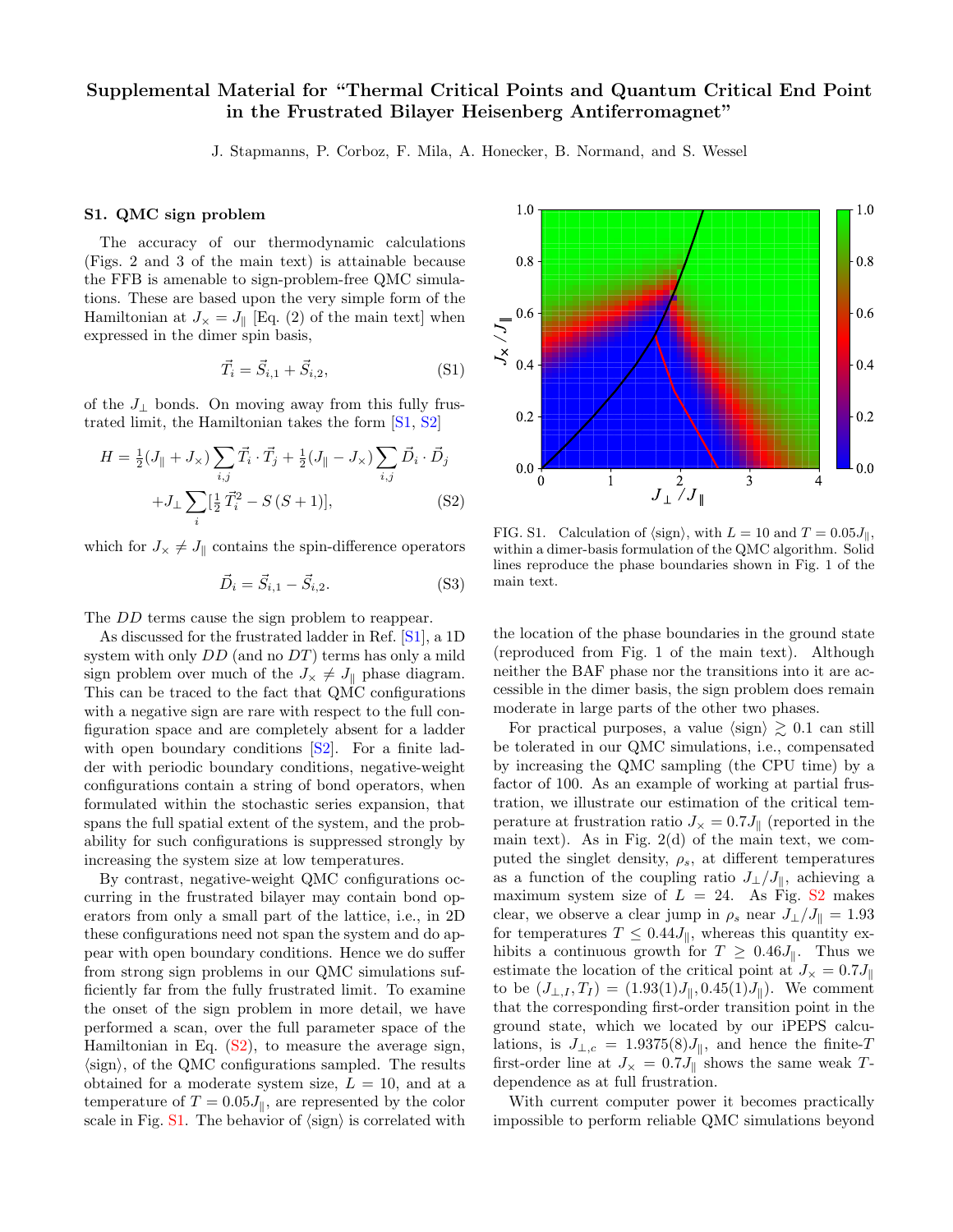

<span id="page-1-0"></span>FIG. S2. Singlet density,  $\rho_s$ , calculated on a system of size  $L = 24$  with frustration ratio  $J_{\times} = 0.7 J_{\parallel}$ , shown for different temperatures as a function of coupling ratio  $J_{\perp}/J_{\parallel}$ .

the regime represented in red in Fig. [S1.](#page-0-1) In the present case, the sign problem prevents us from studying the region of the QCEP by QMC, and also from following the line of finite-temperature Ising critical points below frustration values  $J_{\times}/J_{\parallel} \approx 0.7$ . For either purpose, accurate thermodynamic studies would require system sizes considerably larger than that used in Fig. [S1.](#page-0-1) For future analysis it may be necessary to investigate whether the sign problem can be alleviated in the vicinity of the QCEP by further optimizing the local computational basis using a more general unitary transformation. We comment in closing that the UFB at  $J_{\times} = 0$  is a bipartite system, which can be studied in detail by QMC simulations in the conventional site basis without encountering a sign problem, and indeed many previous studies of the UFB have been performed in this way, including in Refs. [\[S3,](#page-3-2) [S4\]](#page-3-3).

## S2. Finite-temperature transition line

Here we discuss in detail the form, in the space of coupling ratio and temperature, of the finite- $T$  first-order line in the FFB. As noted in the main text, in general one expects the level crossing between the DT- and DSdominated phases to move to a different coupling ratio as a function of temperature, which influences the two phases quite differently. However, it is clear in Fig. 3(b) of the main text that the effects of thermal fluctuations are not very strong on the scale of the entire parameter space.

For a full analysis of the problem, we consider the free energies on the two sides of the transition line,  $F_1(x,T)$ and  $F_2(x,T)$ , where  $x = J_{\perp}/J_{\parallel}$  denotes the coupling ratio in the FFB. Let 1 denote the DTAF phase, which is gapless, and 2 the DS phase, which is gapped. At finite temperature,  $F_i(x,T) = E_i(x,T) - TS_i(T)$   $(i = 1, 2),$ where  $E_1(x, 0)$  and  $E_2(x, 0)$  are the ground-state energies



<span id="page-1-1"></span>FIG. S3. Phase diagram of the FFB showing in detail the region of the finite-T first-order transition line (dashed). As in Fig. 3(b) of the main text, the red dot marks the Ising critical point,  $(J_{\perp,I},T_I) = (2.315(1)J_{\parallel}, 0.517(3)J_{\parallel}),$  computed by QMC and the black dot the QPT at  $(J_{\perp,c},T)$  =  $(2.3279(1)J_{\parallel}, 0)$ , taken from Ref. [\[S5\]](#page-3-4).

and we take  $S_i(T)$  to be x-independent in the vicinity of the QPT. Because the model is in two spatial dimensions, the specific heat of the DTAF should obey  $C_v(T) = aT^2$ , whence by integration

$$
E_1(x,T) - E_1(x,0) = \frac{1}{3}aT^3
$$
 and  $S_1(T) = \frac{1}{2}aT^2$ ,

giving to a good approximation

$$
F_1(x,T) = E_1(x,0) - \frac{1}{6}aT^3.
$$

In contrast to these power-law expressions, in the gapped DS phase one expects only exponentially weak changes in  $E_2(x,T)$  and  $S_2(T)$ . By approximating the well-gapped DS state using the response of a single dimer with the same spin gap,  $\Delta$ , we obtain

$$
F_2(x,T) = -T \ln Z_2(x,T)
$$

with

$$
Z_2(x,T) = \exp[-E_2(x,0)/T] + 3\exp[-(E_2(x,0) + \Delta)/T],
$$

leading to

$$
F_2(x,T) = E_2(x,0) - T \ln[1 + 3 \exp(-\Delta/T)].
$$

By equating the two approximate free energies we obtain the location of the first-order transition line from the equation

$$
\frac{1}{6}aT^3 - T\ln[1 + 3\exp(-\Delta/T)] = E_1(x,0) - E_2(x,0),
$$

where  $a$  is the coefficient of the specific heat per spin-1 entity in the DTAF,  $\Delta = J_{\perp}$  is the gap in the DS phase, and  $E_1(x,0)$  and  $E_2(x,0)$  are respectively the zero-temperature energies per dimer of the ordered and gapped phases.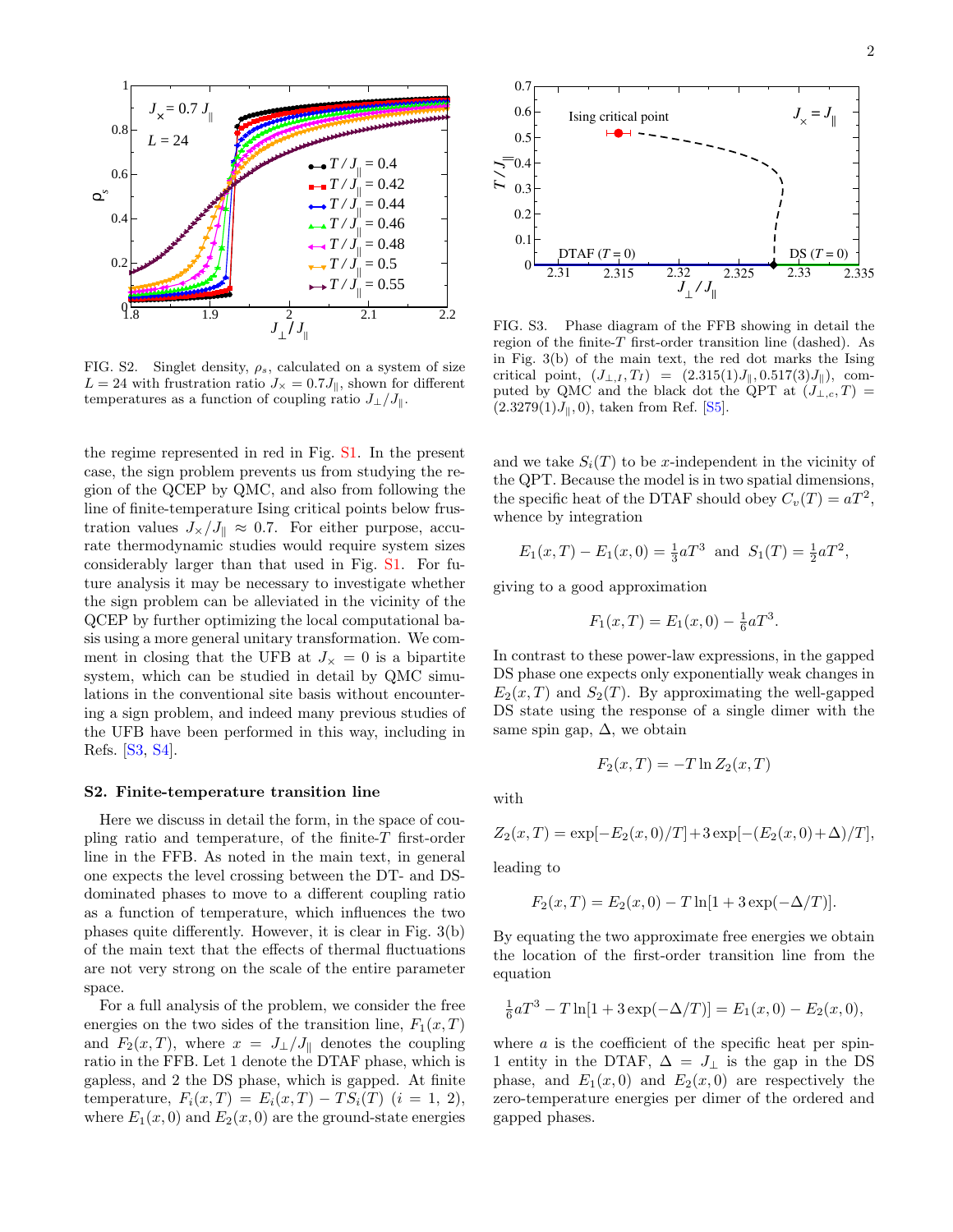We use the fact that  $E_1(x, 0) - E_2(x, 0)$  is precisely the ground-state energy of the  $S = 1$  square-lattice antiferromagnet (see Eq. (2) of the main text), and take both this value and the coefficient  $a = 0.2441$  from the QMC simulations of Ref. [\[S6\]](#page-3-5). As Fig. [S3](#page-1-1) makes clear, these considerations give an excellent account of the position of the finite- $T$  first-order line in the coupling-temperature phase diagram of the FFB. The fundamental features of the line are its vertical approach to  $J_{\perp,c}$  as  $T \to 0$  and the location of the critical point to the left of the zerotemperature QPT. However, the latter is actually the result of a competition between the power-law terms in  $F_1(x,T)$  and the exponential behavior in  $F_2(x,T)$ , which causes the transition line to rise first to the right (thermal fluctuations favor DTs) before bending back to the left (temperatures higher than  $T/J_{\parallel} \approx 0.3$  favor the DS phase). The crossover temperature appears to depend smoothly on a but to vary linearly with  $\Delta$ , with a coefficient of approximately 0.15.

We stress once again the very narrow regime of coupling ratios over which these effects take place in the FFB. Nevertheless, the model provides an excellent example of a system in which the interplay of quantum and thermal fluctuations can be studied in the context of a key physical consequence, namely the location of the line of finite- $T$  transitions.

## S3. iPEPS

Infinite projected entangled pair states (iPEPS) are a variational tensor-network ansatz which provides an efficient representation of the ground states of 2D systems in the thermodynamic limit [\[S7–](#page-3-6)[S9\]](#page-3-7). iPEPS may be considered as a generalization of (infinite) matrixproduct states to two dimensions. The ansatz consists of a unit cell of tensors repeated periodically on the lattice. Here we use one tensor per dimer in the bilayer model. Each tensor has one physical index representing the local Hilbert space of the dimer and four auxiliary indices with bond dimension  $D$ , which connect to the four nearest-neighbor tensors. By using different unitcell sizes, iPEPS can represent states of differing broken translational symmetry. We find that a unit cell with 2 tensors arranged in a checkerboard pattern is sufficient to capture all the phases of the frustrated bilayer model.

For the optimization of the iPEPS wave function (i.e., finding the optimal variational parameters) we use both the simple-update approach [\[S10\]](#page-3-8), in which the truncation of a bond index is based on a local approximation of the state, and by the more accurate, but computationally more expensive, full-update method [\[S8,](#page-3-9) [S11\]](#page-3-10), where the entire state is taken into account for the truncation. Contraction of the tensor network, required in the full-update method and to compute expectation values, was performed by a variant [\[S12\]](#page-3-11) of the corner-transfer-matrix renormalization-group method [\[S13,](#page-3-12) [S14\]](#page-3-13), in which we



<span id="page-2-0"></span>FIG. S4. (a)-(c) Energies of the DTAF and DS states calculated by the simple-update method with  $J_x/J_{\parallel} = 0.6$  for three different values of  $J_{\perp}/J_{\parallel}$  and shown as functions of the inverse bond dimension. Solid symbols denote the extrapolated estimate in the infinite- $D$  limit. (d) Squared local magnetic moment calculated by the full-update method with  $J_{\times} = 0$ for the indicated values of  $J_{\perp}/J_{\parallel}$  and shown as a function of  $1/D$ . (e) Extrapolated value of  $m<sup>2</sup>$  obtained from panel (d). The blue diamond shows the critical coupling obtained by QMC.

exploit the  $U(1)$  symmetry of the model  $[S15, S16]$  $[S15, S16]$  $[S15, S16]$ . Further details of iPEPS methods may be found in Refs. [\[S11,](#page-3-10) [S17\]](#page-3-16).

To illustrate the procedure by which we obtain estimates of physical expectation values from calculations with finite bond dimension, Figs.  $S4(a)-S4(c)$  $S4(a)-S4(c)$  $S4(a)-S4(c)$  $S4(a)-S4(c)$  show example data for the energies of the competing DTAF and DS states close to first-order QPT for  $J_x/J_{\parallel} = 0.6$ [cf. Fig.  $4(a)$  of the main text]. To estimate the energy in the limit of infinite  $D$ , we take the average between the value obtained by linear extrapolation in  $1/D$  and the value obtained from our largest  $D (= 10)$ . The former typically provides a lower bound, because the energy converges faster than linearly in  $1/D$ , while the latter is an upper bound. As the error bar we take half the difference between the extrapolation and the upper bound (an approach similar to Ref. [\[S17\]](#page-3-16)). From the intersection of the energy estimates for the two states, taking the error bars into account, we deduce a critical value  $J_{\perp}/J_{\parallel} = 1.7803 \pm 0.0014$ . For comparison, the value obtained purely from our  $D = 10$  data is  $J_{\perp}/J_{\parallel} = 1.7805$ , and thus the finite- $D$  error is very small here.

In Fig. [S4\(](#page-2-0)d) we show full-update data for the square of the magnetic order parameter in the UFB  $(J_{\times} = 0)$ .